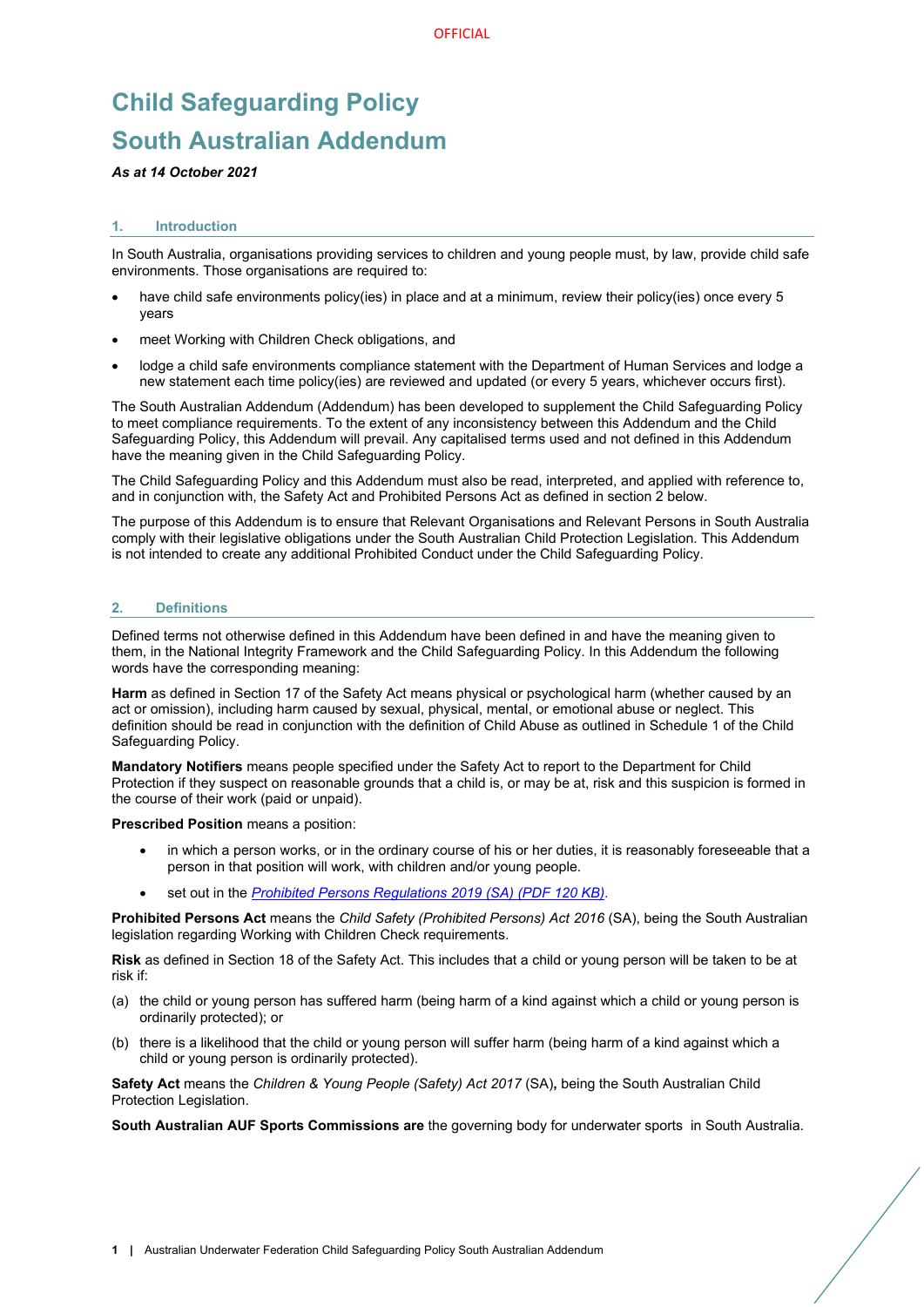## **3. Scope**

The Addendum applies to all Relevant Organisations and Relevant Persons affiliated with Australian Underwater Federation SA Commissions

#### **4. Working with Children Checks**

- 4.1 The Prohibited Persons Act requires people working or volunteering with children in South Australia to have a valid Working with Children Check prior to commencing working with children and young people.
- 4.2 A Relevant Person who works in a Prescribed Position must have a valid Working with Children Check.
- 4.3 A Relevant Organisation can only appoint or continue to appoint a Relevant Person in a Prescribed Position if:
	- (a) they have verified that the Relevant Person has had a Working with Children Check conducted in the last 5 years, and
	- (b) that the person is not prohibited from working with children.
- 4.4 The Prohibited Persons Act requires organisations to contact the Central Assessment Unit (Department of Human Services Screening Unit) if
	- (a) they become aware of any assessable information in relation to the person
	- (b) they become aware that the person is prohibited from working with children under a law of the Commonwealth or of another state or territory
	- (c) they become aware that the person is (or becomes) a registrable offender under the *Child Sex Offenders Registration Act 2006*
	- (d) the person makes a disclosure to the employer under section 66 of the *Child Sex Offenders Registration Act 2006.*

## **5. Mandatory Notifiers**

- 5.1 Under the Safety Act, the following people are mandated notifiers:
	- (a) medical practitioners
	- (b) pharmacists
	- (c) registered or enrolled nurses
	- (d) dentists
	- (e) psychologists
	- (f) police officers
	- (g) community corrections officers under the Correctional Services Act 1982
	- (h) social workers
	- (i) ministers of religion
	- (j) employees of, or volunteers in, an organisation formed for religious or spiritual purposes
	- (k) teachers employed to teach in a school, pre-school, or kindergarten
	- (l) employees of, or volunteers in, an organisation that provides health, welfare, education, sporting or recreational, childcare, or residential services wholly or partly for children and young people, being a person who:
		- (i) provides such services directly to children and young people or
		- (ii) holds a management position in the organisation the duties of which include direct responsibility for, or direct supervision of, the provision of those services to children and young people[1](#page-1-0)
	- (m) an officer or employee of a prescribed organisation (as per section 114, of the Safety Act) who holds a management position in the organisation, the duties of which include direct responsibility for, or direct supervision of, the provision of services to children.<sup>[2](#page-1-1)</sup>

**2 |** Australian Underwater Federation Child Safeguarding Policy South Australian Addendum

<sup>&</sup>lt;sup>1</sup> Section 30(3), Children and Young People (Safety) Act 2017

<span id="page-1-1"></span><span id="page-1-0"></span><sup>&</sup>lt;sup>2</sup> Regulation 9, Children and Young People (Safety) Regulations 2017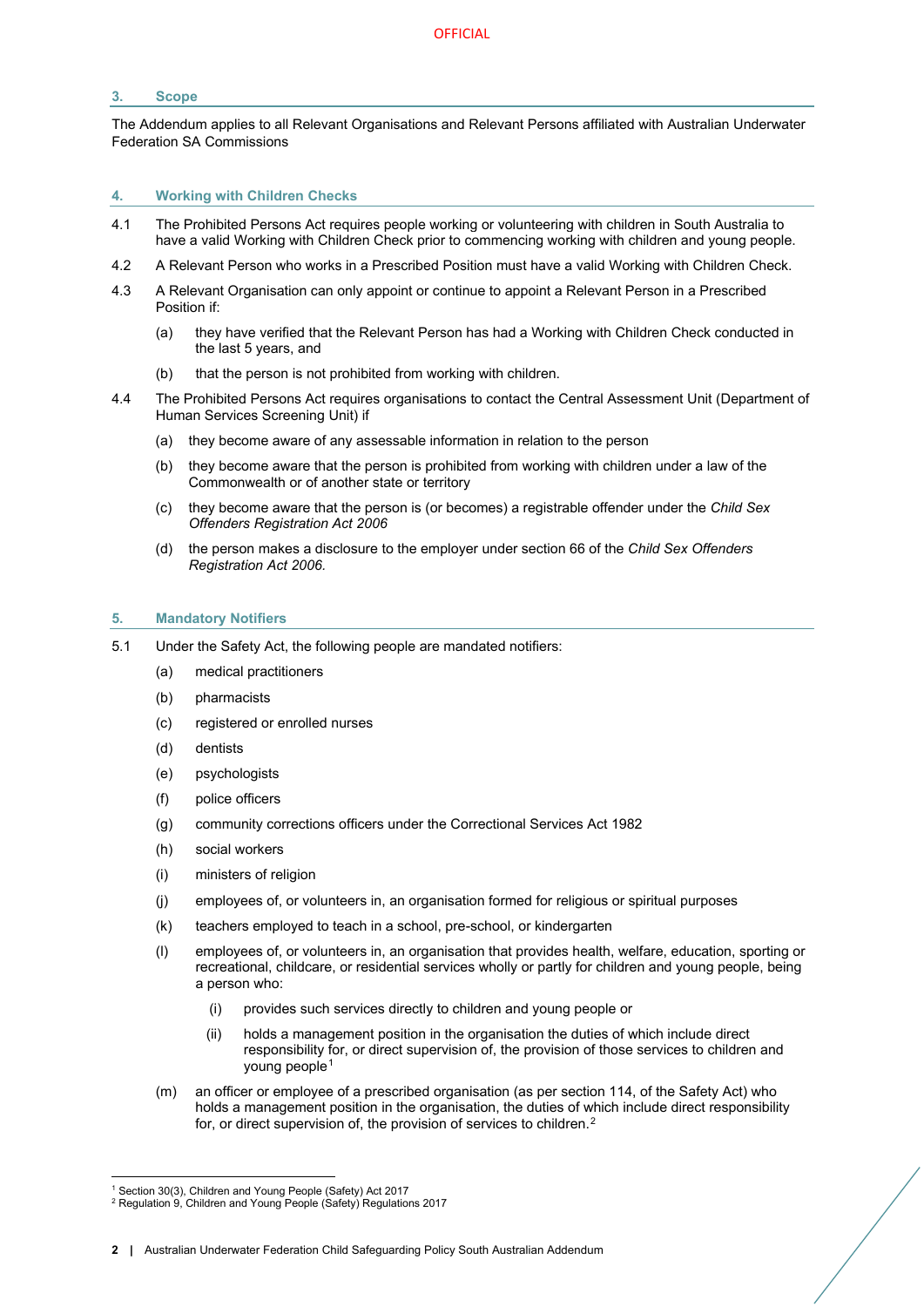- 5.2 Mandated notifiers are required by law to notify the Department for Child Protection via the Child Abuse Report Line (CARL), Phone: 13 14 78, if they suspect on reasonable grounds that a Child is, or may be, at risk and the suspicion is formed in the course of the person's work (whether paid or voluntary) or in carrying out official duties.
- 5.3 By way of general guidance, reporting obligations arise where there is "a reasonable suspicion" that a Child may be "at risk".

#### **6. Child Safe Environments Compliance**

- 6.1 Under the Safety Act, Relevant Organisations affiliated with the AUF SA State Sports Commissions
	- (a) with significant membership of, or involvement by, Children and Young People; or
	- (b) who provide coaching to Children and Young People,

must:

- (c) prepare or adopt policies and procedures designed to ensure that safe environments for Children and Young People are established and maintained; and
- (d) lodge (or have a representative body such as AUF SA State Sports Commissions lodge on its behalf) a statement with the Department of Human Services certifying that these child safe environment policies and procedures are in place for affiliated clubs.
- 6.2 Adoption and implementation of the Child Safeguarding Policy and this Addendum will assist Relevant Organisations affiliated with AUF State Sports Commissions meet these obligations.

## **7. Child Safeguarding Policy Implementation**

- 7.1 Risk Management
	- (a) AUF SA State sporting Commissions takes a risk-based approach to ensure that all activities are child safe and will undertake risk assessments for any activity that may involve contact with children.
	- (b) The risk assessment will consider:
		- (i) the contact (with Children) and levels of direct supervision.
		- (ii) the risk factors.
		- (iii) the mitigation factors.
		- (iv) the management strategies.
- 7.2 Involving Children

AUF SA State Sporting Commissions is committed to involving children in decisions that affect them and providing them with information about their rights. We will do this by:

- (a) establishing a Youth Advisory Committee/Youth representative position on the Board.
- (b) obtaining feedback from Children through surveys or focus groups.
- (c) providing a child-friendly version of the Child Safeguarding Policy and other procedures.
- (d) displaying child-friendly posters about Children's rights and how to raise a concern at local sports clubs/venues.
- 7.3 Supporting Employees and Volunteers

AUF SA State sporting Commissions are committed to providing Employees and Volunteers with ongoing training and support to ensure they understand their responsibilities in relation to Child safety. We will do this by:

- (a) conducting an induction for all employees and volunteers outlining their obligations under the Child Safeguarding Policy and Child Safe Practices.
- (b) undertaking regular performance appraisals.
- (c) regular supervision sessions that include a focus on Child safety and wellbeing.
- (d) appointing a Child safety officer.
- (e) access to online resources about issues concerning child safety and wellbeing.
- (f) providing professional development opportunities to build knowledge and skills regarding the wellbeing and development of Children.
- **3 |** Australian Underwater Federation Child Safeguarding Policy South Australian Addendum